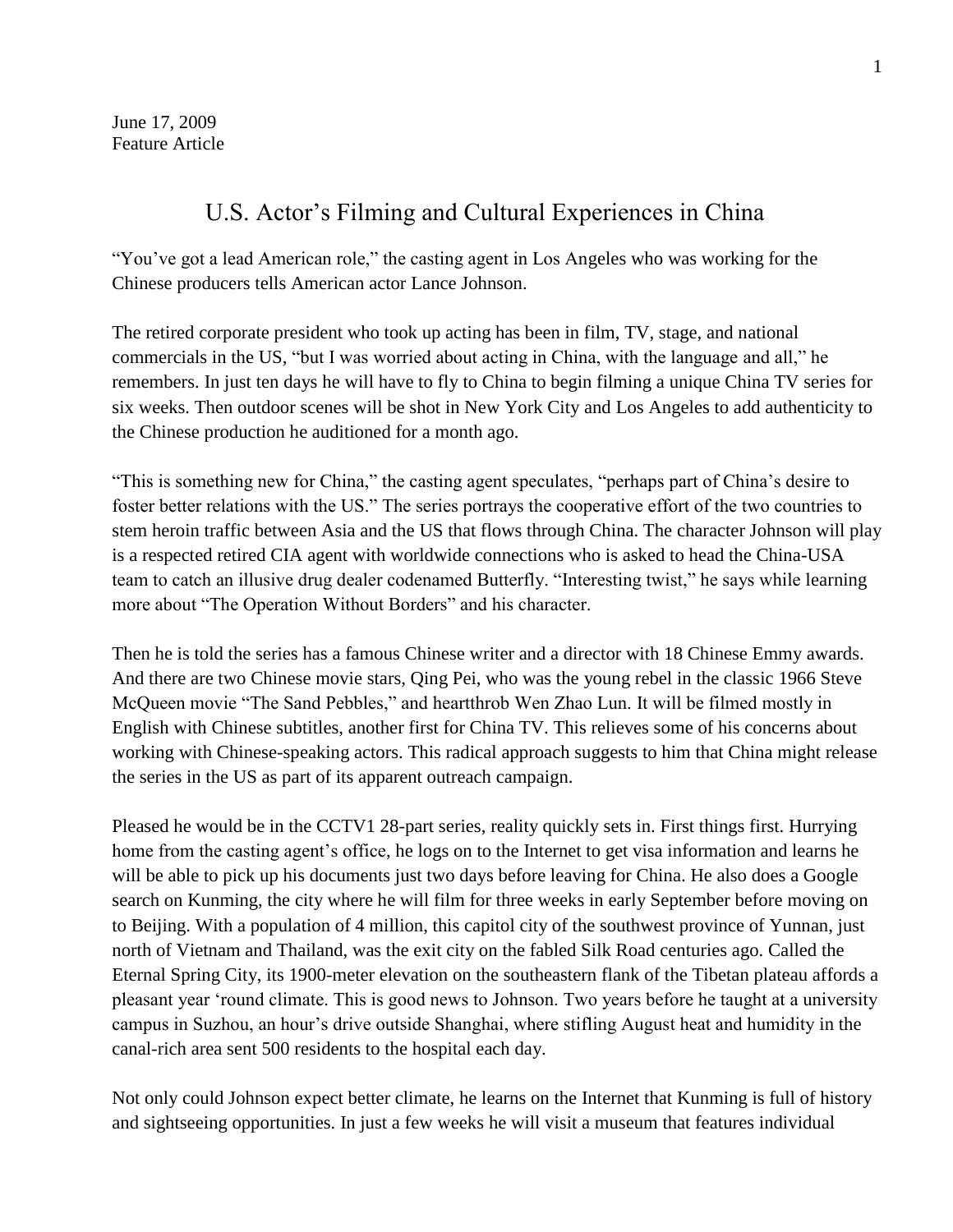headshots of youthful WWII American pilots who saved millions of Chinese lives six decades ago. He will see a tribute to Claire Chennault, their American leader whose volunteer Flying Tigers (so named by the Chinese for their courage) fought the Japanese to guard the lifeline Burma Road, Rangoon and other strategic locations in Southeast Asia and western China. Touring the museum, he will remember his wife's uncle who as a US soldier witnessed horrible death and destruction while building the vital Burma Road—the sole access to China in the '40s. The names of over 2200 Americans who lost their lives in this campaign are inscribed on a black marble wall. Given the strained relations between the two countries dating back to 1949, the actor will be surprised by this tribute to Americans. This will be one of many cultural lessons he will learn during his stay.

Johnson's interest in China did not begin with this TV series. Besides teaching and traveling in China, Johnson had written a book, "What Asians Need to Know About America, From A to Z" (ISBN 7506024640). In fact, the book would be published by China's Oriental Press in early 2006, a few months after he returns from filming. He wrote the book in part because he witnessed the difficulty his Asian American friends in California had adapting to American culture. And in earlier travels throughout Asia, particularly Viet Nam and China, he was astonished by the curiosity Asians had about all things American and their desire to practice their English with him. Sitting in a lounge on the last night of a two-week cruise from Beijing to Bangkok several years before, he decided to finally write his book. Down the left side of a cocktail napkin he wrote the letters of the alphabet that would correspond to the chapters in his *A to Z* book. After each letter he named the chapter: Business for B, Etiquette for E, Grammar for G, Legal for L, Speech for S and so on. He filled up the napkin in two minutes. That blueprint hung on the wall in front of his computer for 25 months as he wrote *A to Z* to help Asians better understand American culture, its people, and its language. The book would receive many endorsements, including one from China's ambassador to the US and the US ambassador to China.

So, not a stranger to China and its culture, Johnson was, however, a stranger to China filming.

The Air China flight to Kunming took 19 hours. Because many of the scenes must appear to take place in the US even though they are filmed in China, he was directed to bring clothes from his closet. After a day's rest from the flight and a 16-hour time difference (China has one time zone that's set on Beijing time), Johnson meets Director Gu and the wardrobe woman and they select the clothing to be used in his scenes. When he returns to the US the following month, he would notice she had written his name in Chinese on the little tags on his ties. "This brought back fond memories of the China crew. It was a beehive as they scurried about on the set with total dedication," he says. He remembers, however, an affable young lighting man who died from eating poison mushrooms he had picked in a field, something common in China. "We were like a family…it was difficult to act that day…so sad."

The director and crew only spoke Chinese, so translators were used both on and off the set, something Johnson had to adjust to. Sometimes a translator (some of who were Chinese college students) didn't accurately convey to Johnson the nuances the director wanted, so some scenes were re-shot two and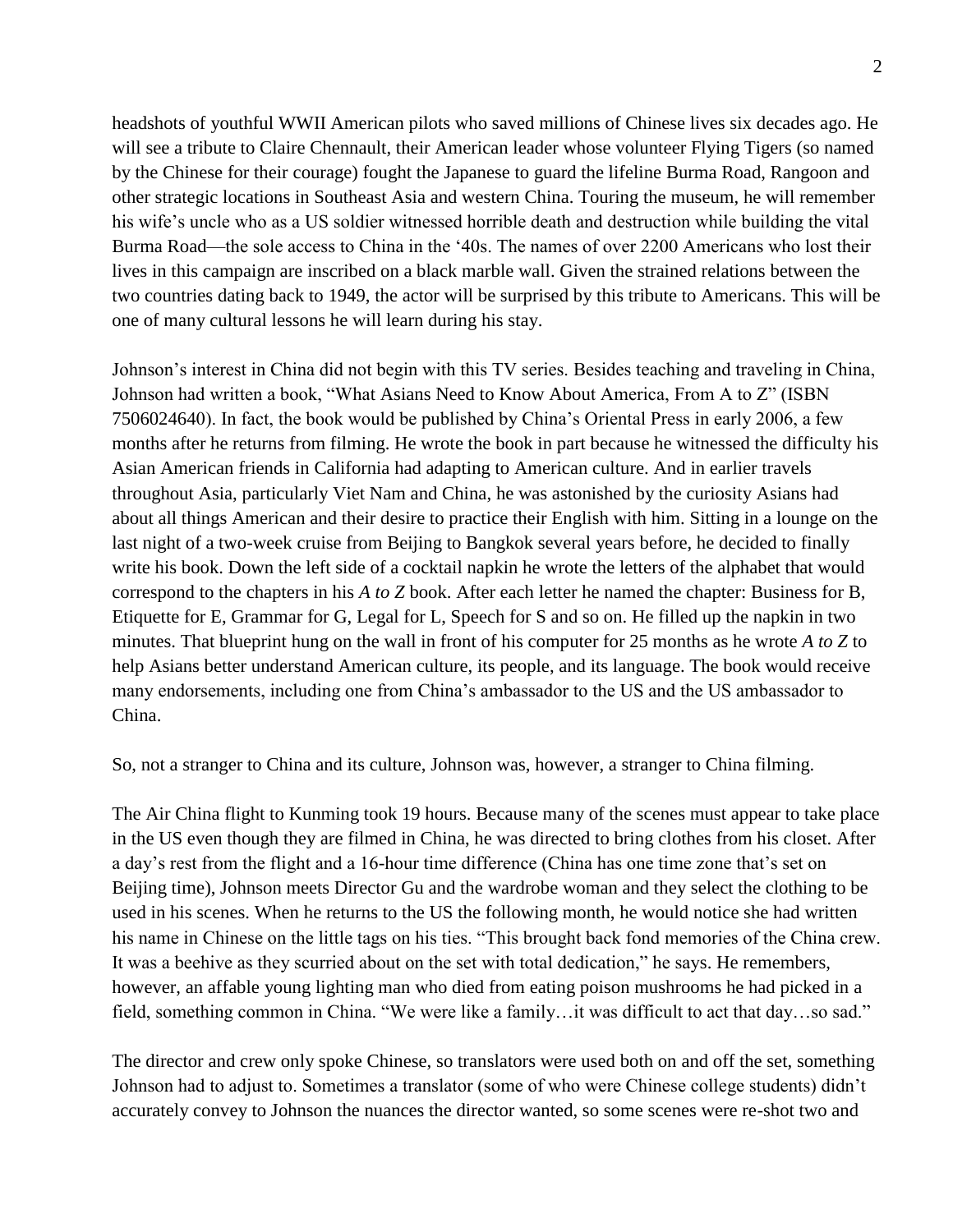three times. On his days off he had a translator/driver as they explored the city, museums, restaurants, stores, foot massage parlors, and busy outdoor markets. He could not recall seeing a movie theater on days off, knowing the government censored films, publications, TV and the Internet. He especially enjoyed the hilly countryside filled with temples spared during the Cultural Revolution of the '60s and '70s that destroyed many ancient shrines and cultural beliefs. More cultural contrasts.

Being a student of cultural differences, Johnson was fascinated with the Chinese people. Often he would just sit and watch them, intrigued by their morning chi gonq exercises (which he took up) and afternoon musical instrument playings by hundreds of people in the parks, something never seen in the US. "The Chinese are much more group oriented," he says, "total strangers exercising and making music together and having a good time." He especially enjoyed walking around Kunming watching youngsters stop and stare at him, perhaps the first Westerner they had seen, perhaps the first blue eyes. He remembered Chinese youngsters on a previous trip asking for permission to touch his wife's blonde hair. In a few weeks he would learn the Chinese term used to affectionately describe his type: long head—a Westerner with long head and blue eyes.

Suspicions are raised about Johnson's wealthy character, a retired government official who travels in limousines with bodyguards. The first day is spent filming those limousine scenes. And the first thing he learns about US and China filming differences is the way clothing changes are handled. He recalled a national commercial he filmed several years prior near the ocean outside Los Angeles where he and three actors had a luxury trailer stocked with snacks and drinks and where they made clothing changes and makeup was applied. In China, the black Lincoln limousine stops on a wide, busy street 15 minutes outside Kunming. The small wardrobe van packed with clothes follows close behind the motorcade. Lance steps out of the limo and changes business suits outside the rear of the van. He chuckles as he stands there in under shorts as cars pass by. He once embarrassed the crew when he jokingly waved at passing cars…he was hurriedly helped on with his clothes. Similar changes take place in other public places. Once he changed in front of Kunming's city hall where a sign attached to one of the massive marble pillars read "U.S. Supreme Court." "I got used to it," he says with a smile. "Spectators watched the shooting and the wardrobe changes. And at times I waved to the lovely Chinese people watching me. I love them…they are so friendly and good natured."

Because smoking in China is prevalent, the crew lit up on the enclosed sets, even during filming. Johnson admits that whatever he asked for he got, but he quickly learned smoking was not negotiable, so he used eye drops frequently. In the US, smoking is frowned upon and even illegal in many places, another cultural difference that he discusses in his book, along with many others.

Johnson also had to adjust to Mandarin stage direction. In the US, a director might use words like ready, camera, action and cut. Johnson initially had difficulty discerning the Chinese words used to begin and end scenes as the director sat behind a TV screen several rooms removed from indoor filming. As Johnson became better at learning the Chinese words, the director also became better at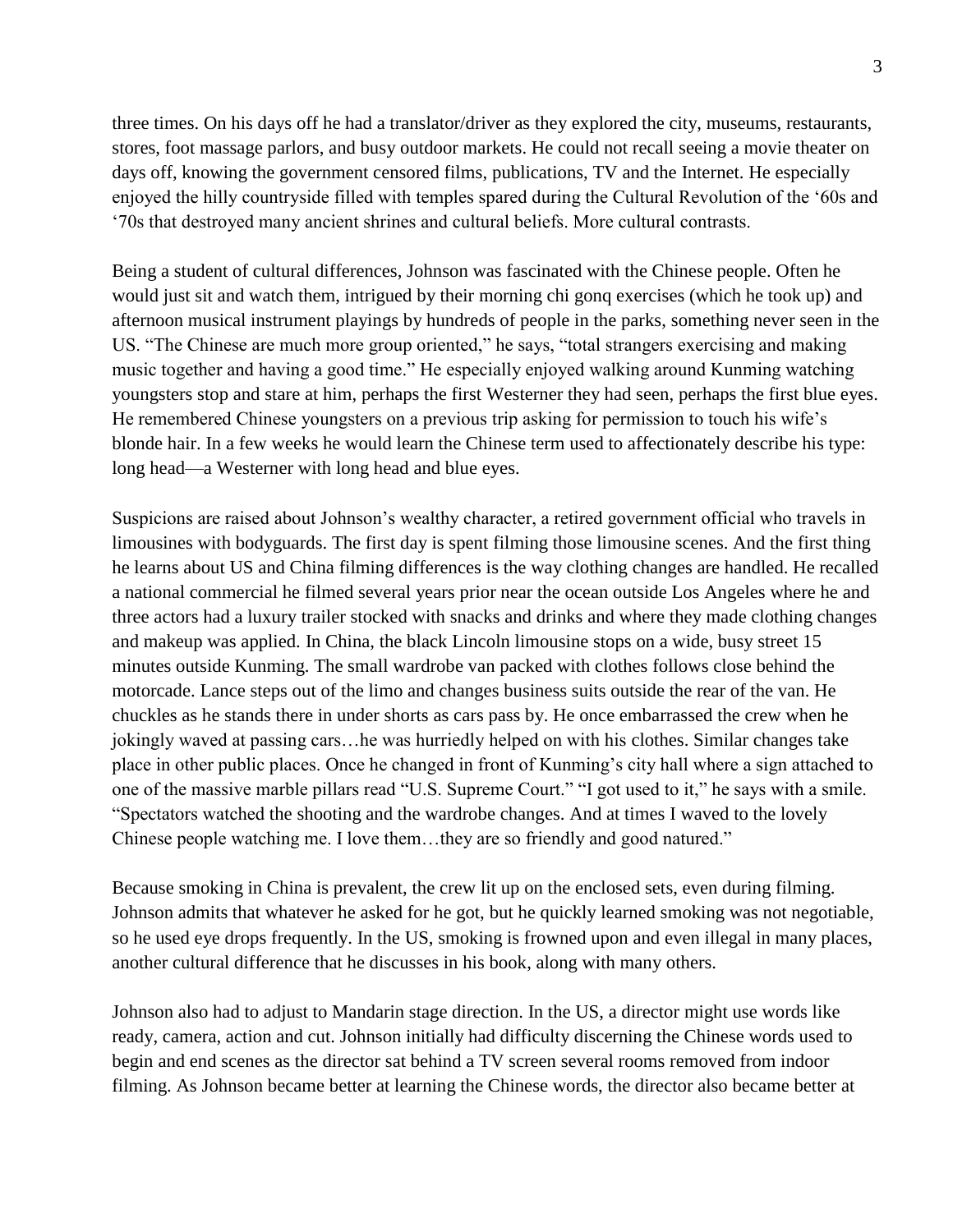yelling "AWK-SHONE" for "action" and "KOTT" for "cut." After a week the director had such fun using his newly acquired English words that he used them from then on.

Johnson noticed subtle differences between Chinese and American acting methods. He studied Chinese films on TV at night and saw how some Asian actors use more dramatic facial expressions and body movements than Americans are used to. The Chinese actors seemingly adjusted to Johnson's style of acting, or, maybe he adjusted to them. Either way, it worked out. After all, he says, that is the theme of the series: We can work together for a common cause.

Johnson had a few scenes with Chinese-only speaking actors, but it was not the problem he had anticipated. The natural flow of their words, facial expressions and actions made it easy for him to begin his lines when they finished, and vice versa. The producers searched for local English speakers to fill some of the background and small speaking roles. The best source proved to be local universities that had students from the US and Europe, including London, Moscow, Frankfurt, and Amsterdam. Some had no acting experience but all spoke English and were willing to give it a try. "They all did a great job," he says.

The original script was written in Chinese and translated to English with some difficulty. Johnson corrected his lines to eliminate repetition and clichés to make the dialogue more natural, more American. "Americans are more direct in their speech," he says, another topic in his book. Many of the clichés painted a picture of how Asians view America—popular views that he said were simply not accurate. In his *A to Z* book, he tries to present a true picture of America to let the reader draw his or her own conclusions about these myths, such as Americans not liking Asians and the belief that all Americans are rich.

Only on a couple of occasions was Johnson asked to reinsert lines, words, or actions he dropped because the director felt they were important for the Chinese viewer. One scene opened with Johnson sitting on his patio inspecting the ear of his grandson who was played by an American sixth grader from the northern state of South Dakota whose father was teaching in China. Johnson explained to the director this is something we would not see in a US movie. Told that ear inspecting is a common practice in China, that was how it was filmed. He had learned another cultural difference between the two countries.

Filming continued in Kunming for three weeks. Johnson was sometimes on the set 12 to 16 hours a day, and once until 3:30 a.m. and then resumed at 8 a.m. There are no union rules. He had ten days off before filming was to begin in Beijing. One of his scenes, which was filmed on a new golf course high in the hills overlooking Kunming, convinced him to play on that course. So, on an off day, he golfed and seldom saw more than a dozen players on the empty course—something he's never seen in the US. Golf is a relatively new sport and too expensive; the average monthly wage is 900 yuan—about \$110. He paid \$150 to play on other recently opened magnificent courses with equally dramatic clubhouses.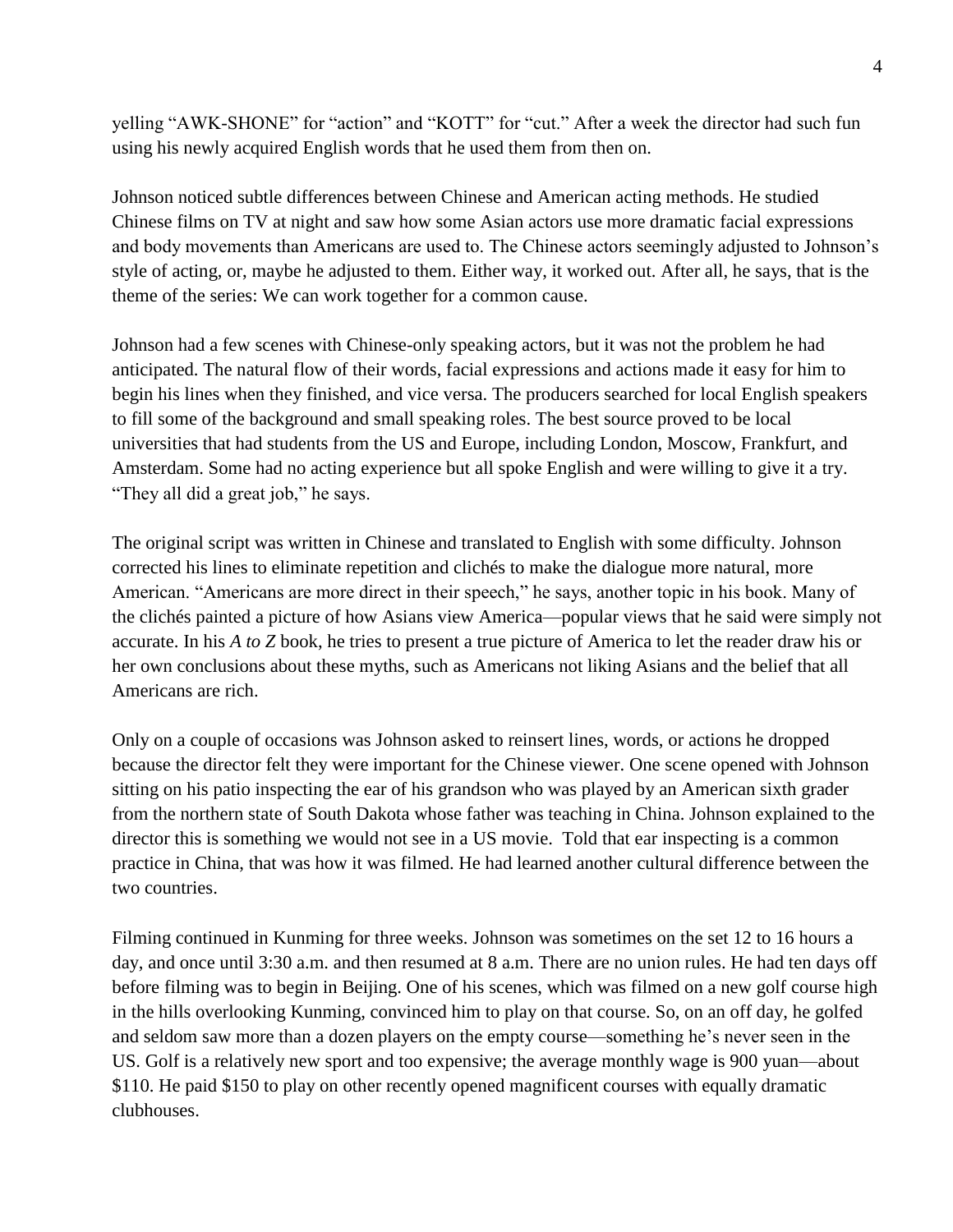With the exception of golf, most everything else is inexpensive in Kunming, perhaps one-eighth US prices: a half-hour on an Internet café computer 2 yuan—17 cents, a one-hour foot reflexology massage \$3.50, a four-course meal about \$3.50, and a half-hour taxi ride \$4.00. Beautiful modern villas around one golf course sold for \$400,000. Johnson says something comparable in Southern California would sell for at least \$2 million. Tempted by thoughts of living in China someday, he examined the sales literature and noticed an American real estate firm was marketing them. He would learn in a few weeks that everything is much more expensive in Beijing, just as bigger cities in the US are more expensive, too.

After a few more days of downtime that includes a visit to stunning Yunnan Stone Forest outside Kunming with purplish-grey stone pillars that look like a forest, Johnson then takes a one-hour flight north to industrial Chongqing, China's largest city, which is situated on the Yangtze River. Japanese forces were unable to invade this remote city during WWII, so China produced its armament there. Then after the war, Ford and others carried on with manufacturing in this heavily industrialized city of 32 million people today. He learns that status symbol Buicks have always been a favorite of the Chinese dating back to the 1920s, a time when the country's last emperor had two of them.

Bustling porters have a good time as they use ropes to lower luggage down the steep slopes to the dock as Johnson boards a seven-day cruise down the Yangtze, China's historic lifeline river with 750 million of its 1.3 billion people living within its close proximity. Traveling downstream on one of the world's busiest waterways (the same cruise going upstream takes two days longer due to the river's force), he notices more similarities and differences with the US. The Yangtze divides China's north and south just as the heavily traveled Mississippi River in the US divides east and west. But during shore excursions he notices people in the northern latitudes tend to be shorter and heavier than those he had seen farther south, and Manderin Chinese spoken in the north is not understood by those who speak Cantonese Chinese in the south and vice versa. Even though the US and China are similar in geographical size, the US does not have these geography-based variations, he points out, then says with a smile, "Except for some New Yorkers who are hard to understand."

Going down three brightly illuminated locks packed with an assortment of vessels (he decides not to go to bed in order to watch), he is awed by the sheer size of the newly constructed Three Gorges Dam that will eventually back up the river 600 kilometers to Chongqing. He visits abandoned villages where nearly two million residents along the river were moved to higher ground as the water rose to 135 meters above sea level; by 2009 it would be at capacity, 175 meters. The world's largest hydroelectric source will not only control millennium-old flooding, but will meet ten percent of China's rapidly growing electricity needs and allow some air polluting coal burning power plants to be closed down. Johnson seldom sees blue skies during his cruise, due in part to ever-present coal and crop burnings. But cruising down the river, he is awestruck by the array of magnificent bridges crossing the Yangtze—"engineering marvels," he calls them, "ribbons of concrete and steel." He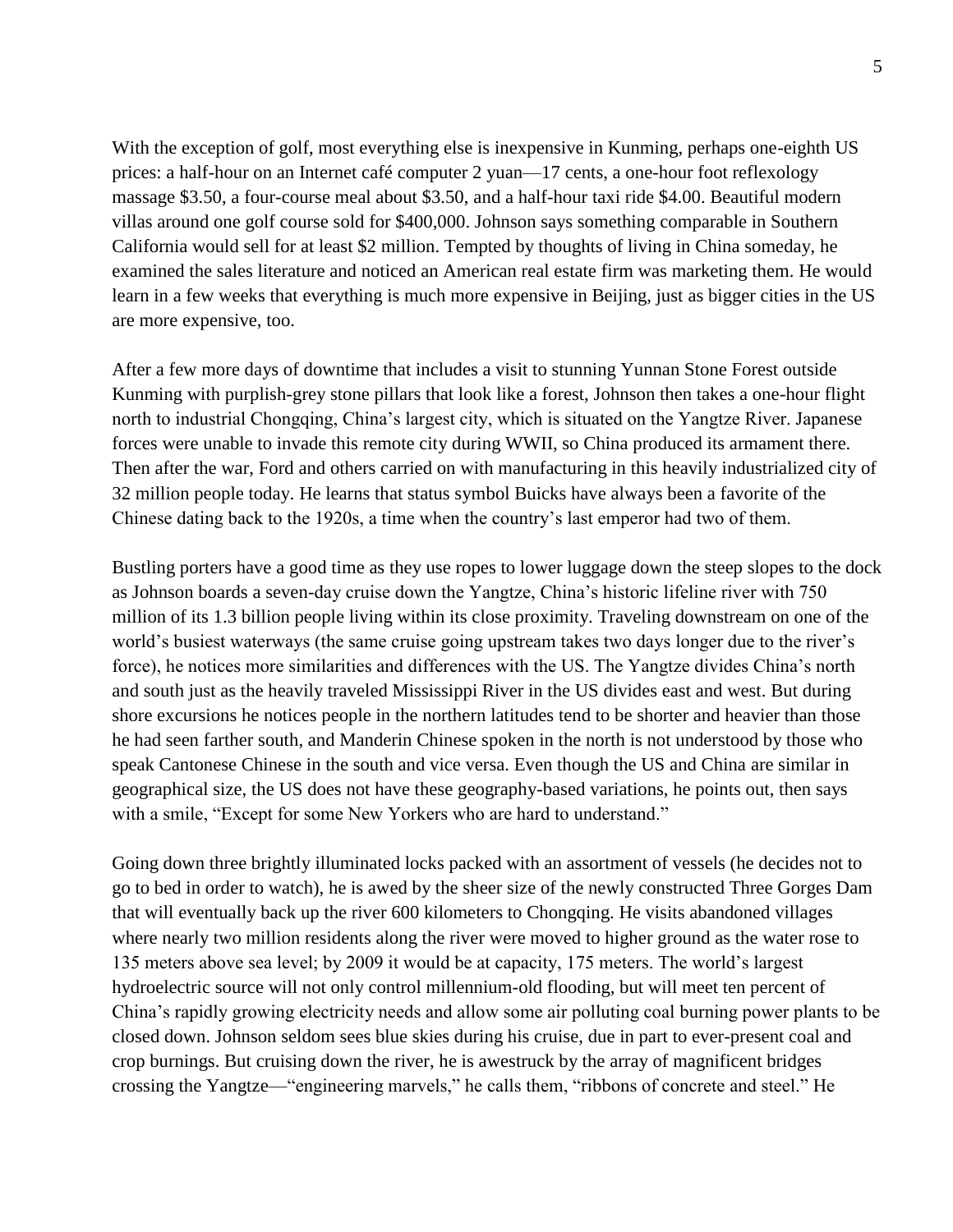remembers as a little boy building bridges out of toothpicks and glue, none of which had ultra-modern sweeping lines he saw before him.

Near Shanghai on day seven, Johnson leaves the 100-passenger two-decker ship and takes a train to historic Suzhou. On the way he sees massive industrial parks built in the middle of nowhere, most of them empty—China is planning for the future. And newly constructed freeways that have few cars on them, just like the empty golf courses; again, planning and building for the future. More cultural differences.

In Suzhou he is to meet with his students he taught several years before on the university campus. They are Chinese teachers of English. He remembers they did well on his grammar tests but had difficulty constructing correct sentences. Like most Chinese who deal with Americans, they adopted American names that sounded somewhat like their Chinese names. Suzie, who had been his assistant, picks him up at the train station in a new Toyota. Two years before, she had never driven a car; now she owns one, something that is occurring throughout booming China. (For now, only 1 in 100 Chinese own a car, compared to 9 in 10 in the US.) And none of his 45 students, he remembers, had ever been in an airplane.

Johnson treats his former students to a dinner buffet at the elegant Marriott Hotel. Some teachers drive bikes and motor scooters in the dark for over an hour to get there; others take buses, sometimes making two or three transfers in sprawled-out Suzhou. They have never experienced an Americanstyle buffet. He still smiles when he thinks about the many times each went back for more food, sometimes four and five times with dinner plates brimming with newfound Western food. Afterwards, he realizes that an American buffet was too expensive for them—over ten percent of their monthly salary of about \$250. He was glad he afforded them this treat. Another cultural lesson.

In Beijing, Johnson's hotel was next door to the massive construction project for the 2008 Olympics that leveled block after block as far as the eye could see. Construction work continued throughout the night and sometimes disturbed his sleep. So he visited a hotel four blocks away and examined a brochure that showed it had rooms comparable to the one he was in. A bellboy took him up to examine a room—it was dismal looking. He returned to the front desk and asked to be shown a room similar to the one displayed in the brochure. "They said they didn't have one like that. It was an enticement, all for show. Honesty ethics vary widely between our two countries," he says, another topic in his book. The government spent over \$160 billion for the Olympics that all of China rightfully takes extreme pride in. Americans still talk about the thrilling closing ceremony they watched on TV that took place in Beijing National Stadium, a stone's throw from the hotel where Johnson remained.

Construction was rampant and lifestyle changes were coming fast everywhere in China that Johnson went, just as changes were coming to its TV. He says the national bird of China should be the giant crane with outstretched arm used to construct skyscrapers. They are everywhere. In contrast to just 30 years ago, China—by Western standards—was backward during the Cultural Revolution. "In the US,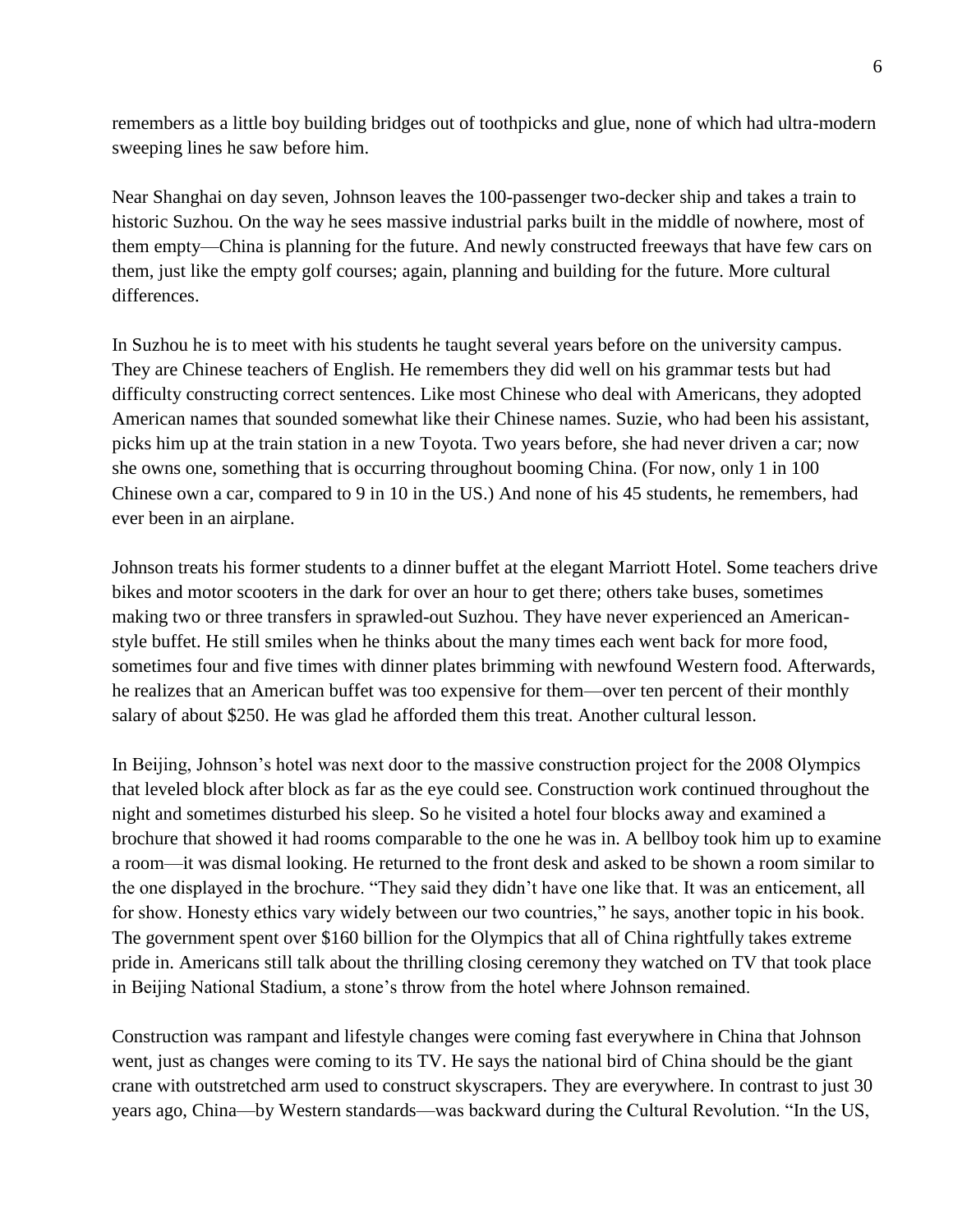if our economy grows three percent a year we are delighted. China is now growing at a ten percent clip. In many cities, it's just like being in the US, something I discuss in my book," Johnson says. Then he stops to think. "…except for the heavily traveled roads in Kunming and other smaller cities where horse- and donkey-pulled carts vie with bicycles, cars, trucks and buses." He points out the rule of the jungle prevails on the streets: big vehicles have the right-of-way, while pedestrians are at the bottom of the rung, even lower than bicycles—the exact opposite of the US. "It's a game of chicken among the vehicles," he notes, "as they jostle for space on the crowded roads with blasting horn honkings. We saw accidents every day. I held on for dear life in some taxies. I will never complain about New York City cab drivers again." Another cultural lesson learned.

Filming continues in Beijing, home to most of the cast and crewmembers. Several days of shooting take place in a new upscale housing development that looks like Any City, USA. Again, he is surprised by the low home prices in the gated community, especially the ultra modern house he filmed in with a wine cellar. This is where Johnson's character meets a surprise ending while sipping wine in episode-28.

The crew then flies to New York and then to Los Angeles to film outdoor scenes, including the Los Angeles city hall that appears frequently in US TV programs and films. There, Johnson exits a limousine and walks up the steps by a sign that reads "Washington, D.C. DEA headquarters." Again, he changes clothes outdoors in the parking lot across the street while people in office buildings look on. "No big deal," he says, "by then I was used to it…but I didn't wave."

Johnson describes his experience in China as a richly rewarding one and the Chinese people as "gentle, happy, caring and very interested in America." He wishes all people in the US and China could come together and learn more about each other's culture. "Despite our differences, we have so much more in common," he says, "and we must learn to show a common respect."

In endorsing Johnson's *A to Z* book, Zhou Wenzhong, China's Ambassador to the US writes, "I greatly appreciate your efforts in sharing with other people your opinion and experience on the exchanges between different peoples and cultures. It is so important for us to better understand each other while striving to build a better world for all." And Clark T. Brandt, Jr., US Ambassador to China writes, "Your book covers a broad range of topics that I am sure many people in Asia will find very useful. I certainly agree with you on the importance of mutual understanding which your book serves to promote."

Johnson's *A to Z* book, which will be published in English in India this year, and the TV series that is now available on DVD, may help Asians understand a little bit more about America. But he would also like to consult with Chinese companies and organizations to teach them about the American business model, culture, and language to help them succeed in their dealings with Americans. "There are vast differences," he says. He has started writing his next book, "What Foreigners Need to Know About America, From A to Z" for the non-Asian reader. And yes, he says he looks forward to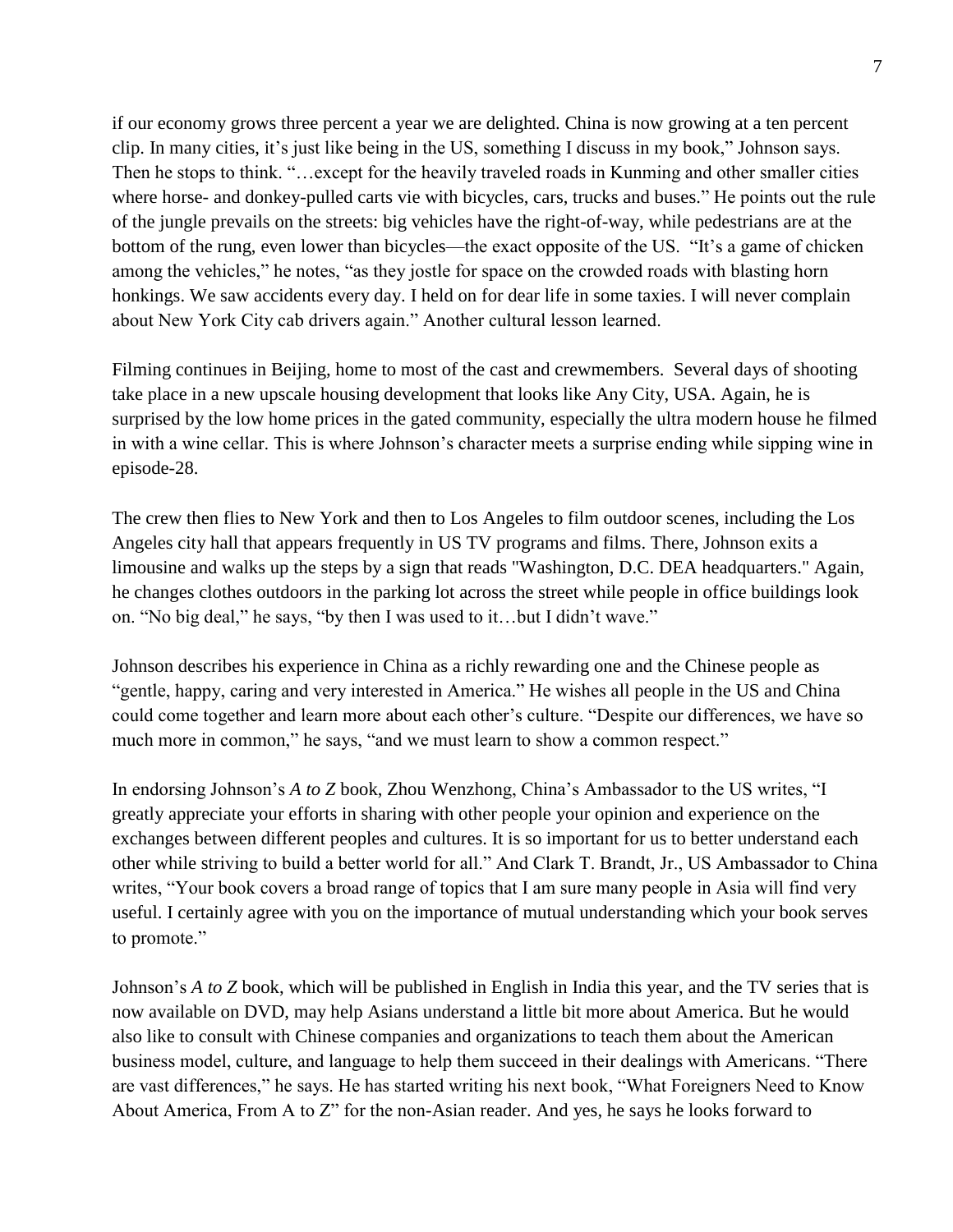returning to China to act and teach. He also wants to help Americans know more about Asians. His plate is full, just as the plates of his teachers were that night in Suzhou.

(additional pictures available)





Actor/writer Lance Johnson **International Studiers** Johnson on filming break at Yunnan Stone Forest outside Kunming,





Johnson on set with actor Qing Pei. Johnson with actor Wen Zhao Lun on lunch break.